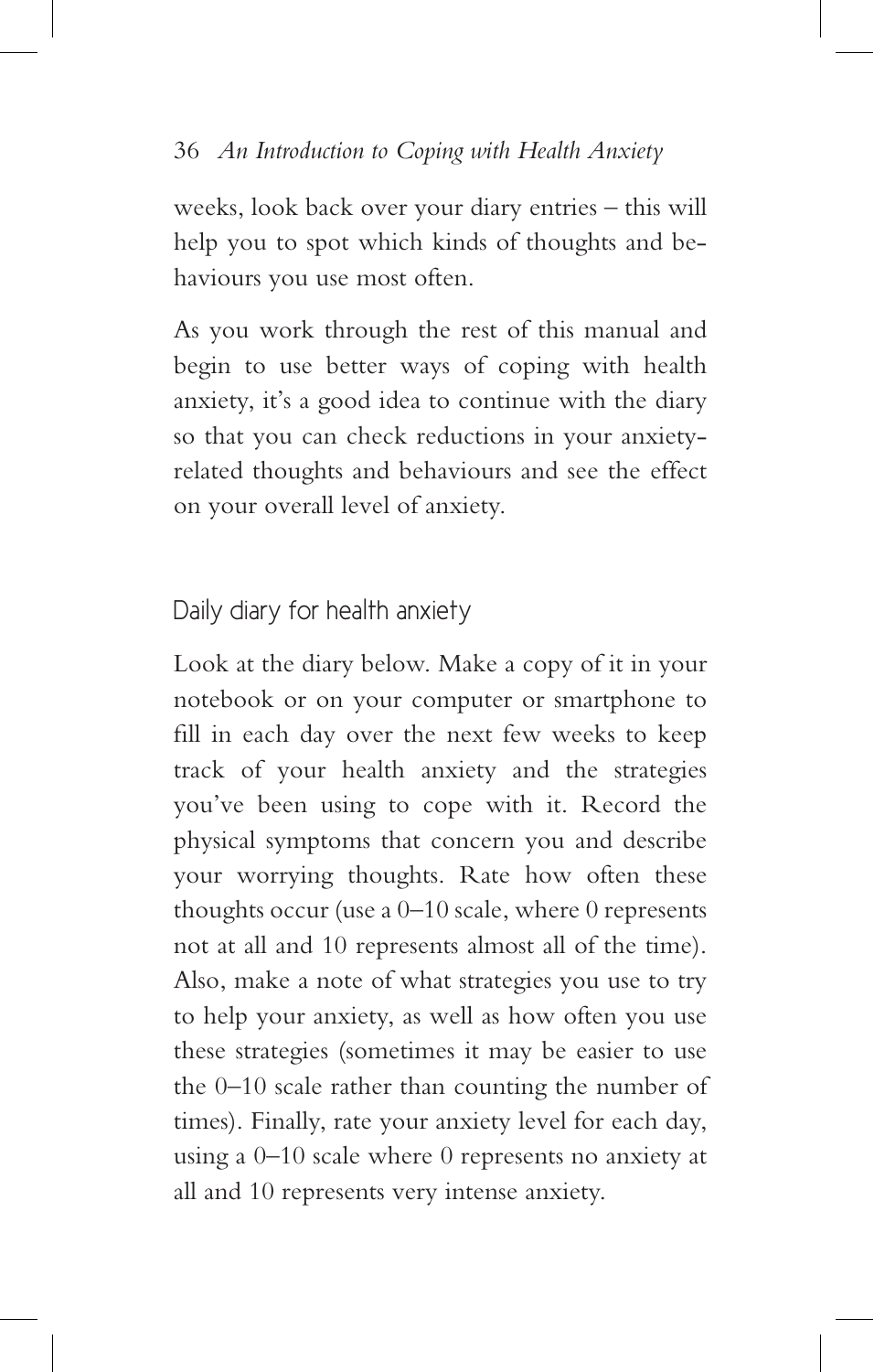| Date                                                |  |
|-----------------------------------------------------|--|
| Physical symptom                                    |  |
|                                                     |  |
|                                                     |  |
|                                                     |  |
|                                                     |  |
| Worrying thoughts                                   |  |
| (describe and rate<br>frequency on a 0-10<br>scale) |  |
| Focus on body                                       |  |
| (rate frequency on a<br>$0 - 10$ scale)             |  |
|                                                     |  |
|                                                     |  |
|                                                     |  |
|                                                     |  |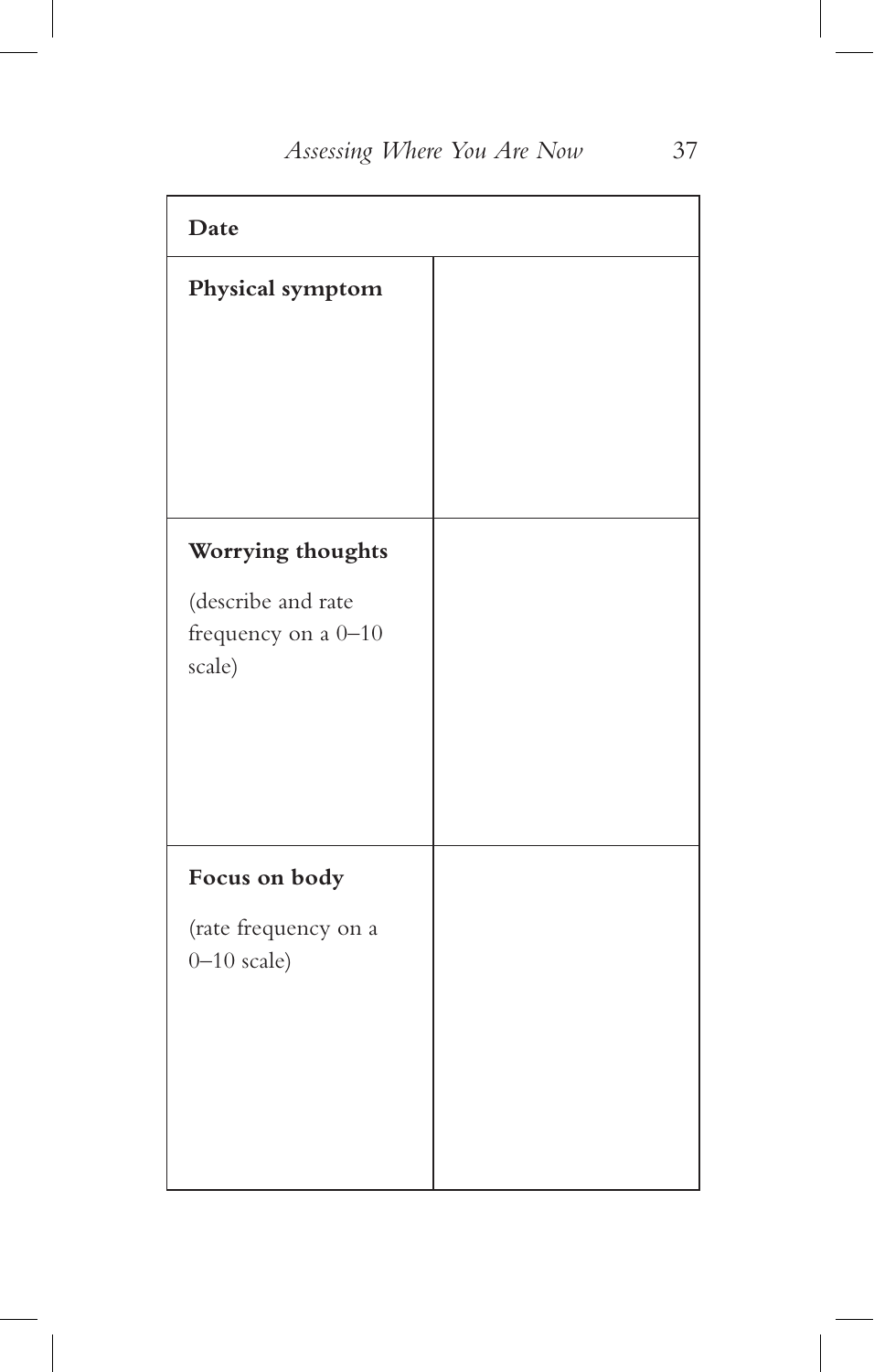| Checking<br>(make a note of what<br>you did as well as<br>how many times you<br>checked)                       |  |
|----------------------------------------------------------------------------------------------------------------|--|
| Reassurance-seeking<br>(from doctors or<br>friends/family)                                                     |  |
| (make a note of<br>what kind of reassur-<br>ance-seeking you used<br>as well as how many<br>times you used it) |  |
| Searching for health<br>information on the<br>Internet or elsewhere                                            |  |
| (make a note of what<br>information you were<br>searching for and<br>where you looked<br>for it)               |  |